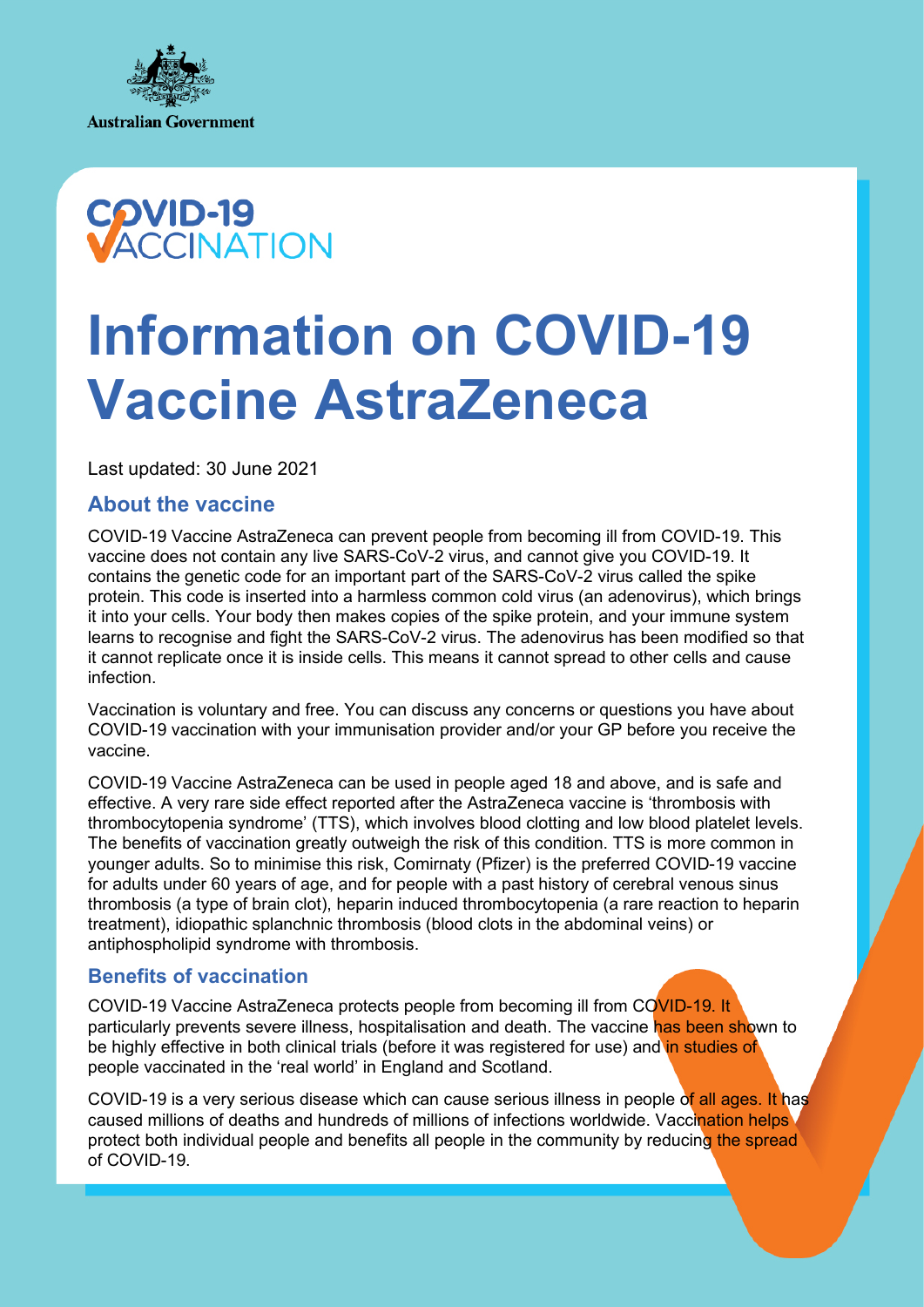# **Risks of vaccination**

As with any vaccine, you may have some temporary side effects after receiving a COVID-19 vaccine. Common side effects after COVID-19 Vaccine AstraZeneca include: injection site pain or tenderness, tiredness, headache, muscle pain, and fever and chills. Most side effects are mild and temporary, going away within 1-2 days. As with any medicine or vaccine, there may be rare and/or unknown side effects.

#### **Thrombosis with thrombocytopenia syndrome (TTS)**

COVID-19 Vaccine AstraZeneca appears to be linked with a very rare side effect called thrombosis with thrombocytopenia syndrome (TTS).

#### What is TTS?

TTS involves blood clots (thrombosis) and low levels of blood platelets (thrombocytopenia), and occurs around 4 to 42 days after vaccination. The blood clots can occur in different parts of the body, such as the brain (called cerebral venous sinus thrombosis or CVST) or in the abdomen (idiopathic splanchnic thrombosis).

TTS is rare, but it can make people very unwell and can lead to long term disability or death.

The mechanism that causes TTS is not fully understood, but it appears similar to heparin-induced thrombocytopenia (or HIT), a rare reaction to heparin treatment.

#### Are any groups more at risk of TTS?

The rate of TTS reported in Australia and overseas is higher in younger adults and it may be more common in women. However cases have also been reported in men and in older people.

It is not yet clear if women are at higher risk. More women than men have been vaccinated in some countries as they are a large proportion of frontline healthcare workers and have been prioritised for vaccination.

Currently there are no confirmed pre-existing or past medical conditions that increase the risk of TTS. However, there is a theoretical concern that the following rare conditions might increase the risk of TTS: cerebral venous sinus thrombosis (a type of brain clot), heparin induced thrombocytopenia (a rare reaction to heparin treatment), idiopathic splanchnic vein thrombosis (blood clots in the abdominal veins) or antiphospholipid syndrome with thrombosis.

#### Is the AstraZeneca vaccine safe in people who have had blood clots in the past?

Comirnaty (Pfizer) vaccine is recommended in people who have had one of the following rare causes of blood clots: cerebral venous sinus thrombosis, heparin-induced thrombocytopenia, idiopathic splanchnic thrombosis or antiphospholipid syndrome with thrombosis.

If you have had other types of blood clots in the past, such as deep vein thrombosis (DVT) or pulmonary embolism (PE), or if you have risk factors for blood clots, you can still have the AstraZeneca vaccine. There is no evidence that people who have had a past history of other types of blood clots have an increased risk of developing TTS or becoming more ill from it if it occurs.

People with the following conditions *can receive* the AstraZeneca COVID-19 Vaccine:

- History of blood clots in typical sites
- Increased clotting tendency that is not immune-mediated
- Family history of blood clots
- History of ischaemic heart disease or stroke
- Current or past thrombocytopenia (low platelet count)
- Those receiving anticoagulation therapy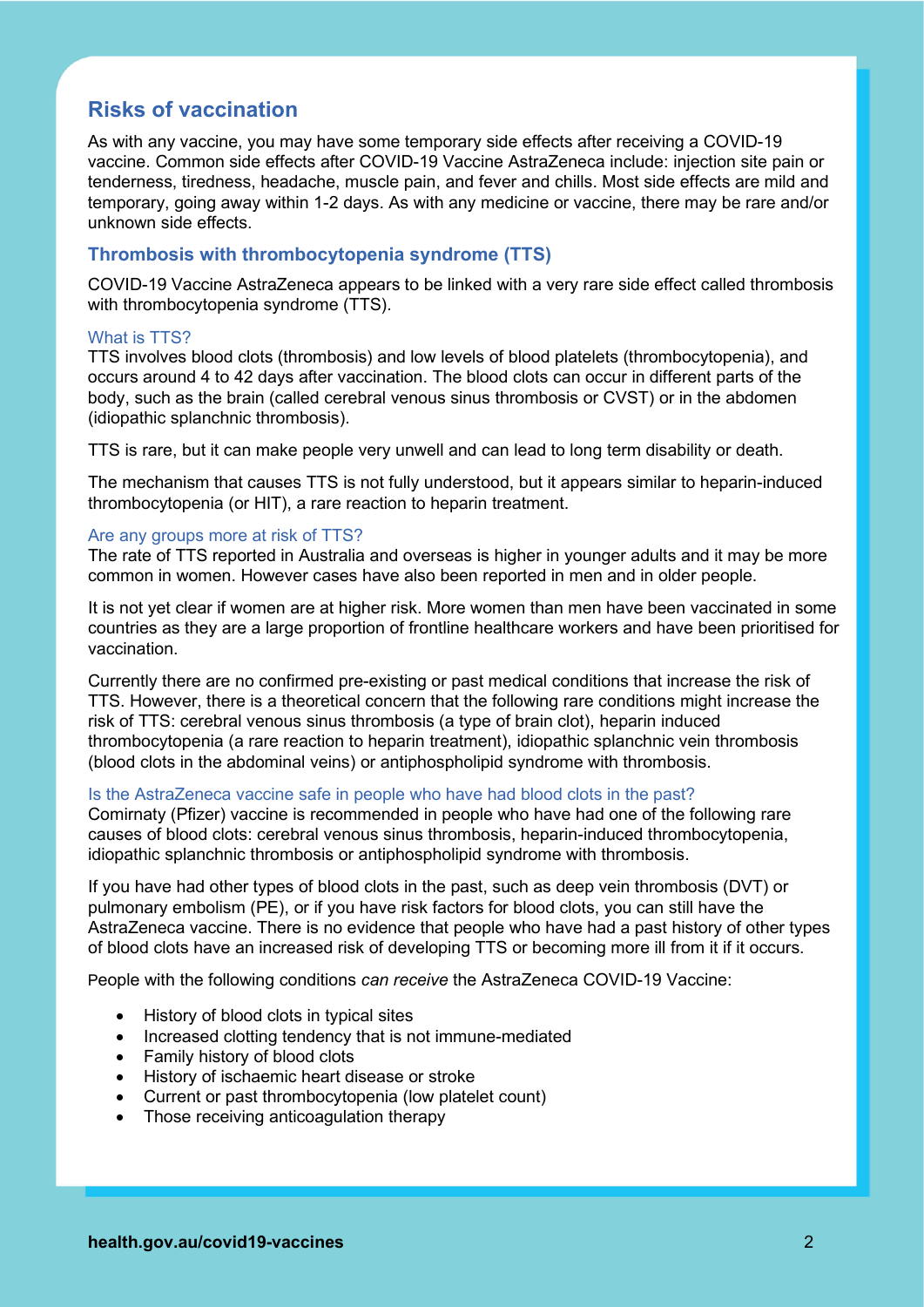The overall rate of blood clots has not risen in countries which have extensively used the AstraZeneca vaccine. Blood clots occur commonly in the population, and not all blood clots that occur after AstraZeneca COVID-19 will be caused by the vaccine. If you develop a blood clot after vaccination, your doctor can do blood tests to determine the cause.

#### What if I have had my first dose of AstraZeneca vaccine?

If you have had your first dose without any serious side effects (such as a severe allergic reaction), it is safe for you to have the second dose. UK data suggests that the risk of TTS is much lower after the second dose, with 23 cases reported to date out of 15.7 million second doses of the AstraZeneca COVID-19 vaccine given. This translates into an estimated rate of 1.5 cases per million second doses (compared to a reported risk of 14.2 cases per million first doses in the UK).

#### What symptoms does thrombosis with thrombocytopenia syndrome usually cause?

TTS is rare and occurs around 4 to 42 days after vaccination. Symptoms can include abdominal pain and/or severe headache that does not settle with pain relief.

People should seek medical attention immediately if they experience these symptoms:

- a severe persistent headache with additional features:
	- o appears at least 4 days *after* vaccination
	- $\circ$  does not improve with simple painkillers
	- $\circ$  may be worse when lying down or accompanied by nausea and vomiting
- neurological symptoms such as:
	- o blurred vision
	- $\circ$  difficulty with speech
	- o drowsiness
	- o seizures
- shortness of breath or chest pain
- a swollen leg
- persistent abdominal (belly) pain
- tiny blood spots under the skin away from the site of injection together with symptoms above.

## **Things to consider before vaccination**

#### **Precautions**

People with certain conditions may need additional precautions such as staying for 30 minutes of observation after having their vaccine or consulting an allergy specialist. Tell your immunisation provider if you have had:

- an **allergic reaction to a previous dose** of a COVID-19 vaccine or to an ingredient of the vaccine
- **anaphylaxis to other vaccines or to other medicines**. Your provider can check to ensure there are no common ingredients with the COVID-19 vaccine you are receiving
- a **mast cell disorder**

If **you have a bleeding disorder** or you are **taking a blood-thinning medication** (anticoagulant), tell your immunisation provider. Your provider can help determine whether it is safe for you to have an intramuscular injection and help to decide the best timing for injection.

#### **People with weakened immune systems (immunocompromise)**

People with immunocompromise includes those who have a medical condition or are taking medications that weaken their immune system. People with immunocompromise, including those living with HIV, have a higher risk of severe illness from COVID-19, including a higher risk of severe illness and death.